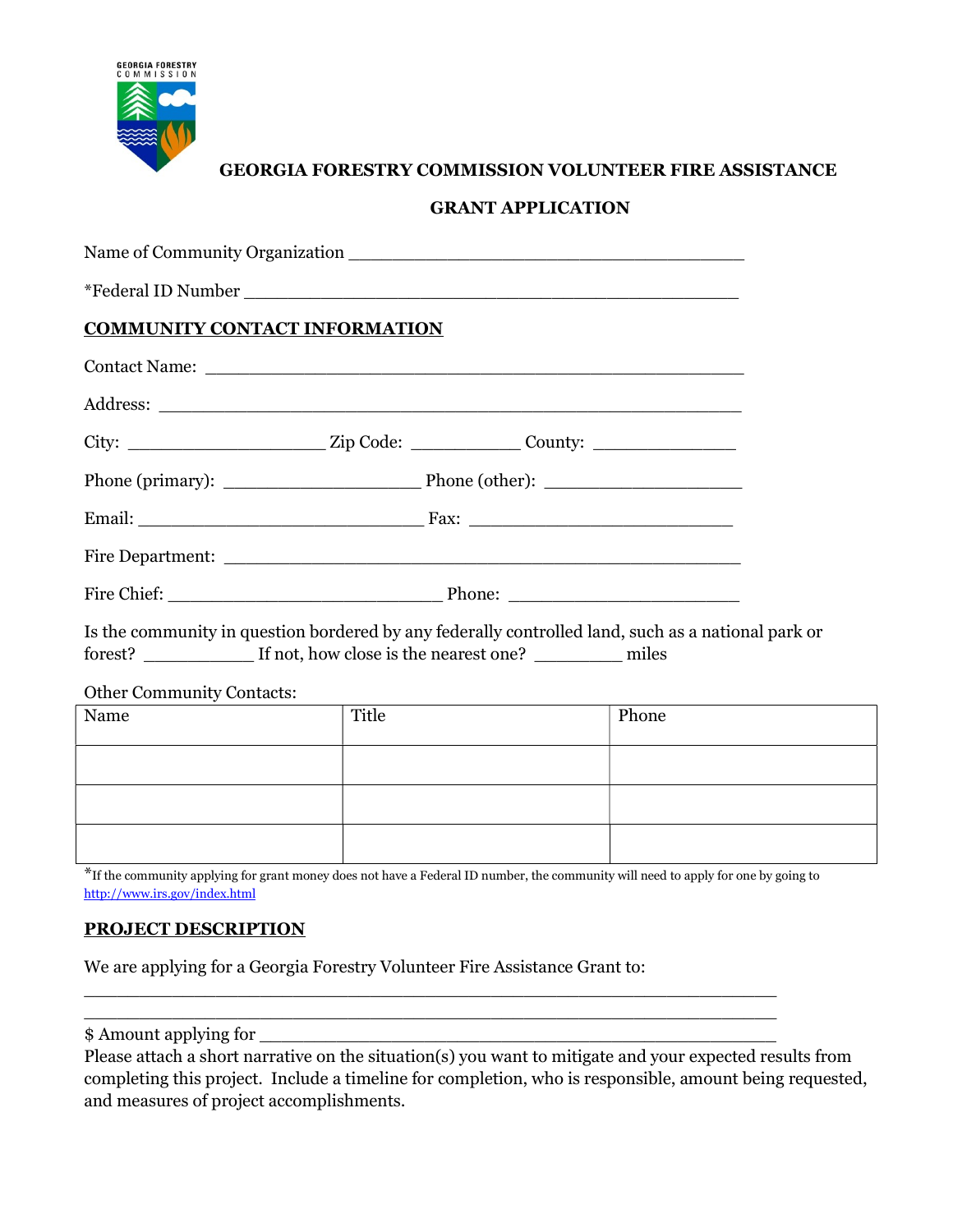| Estimated time it will take to complete this project: __________________________ Month(s)                                                                                                                 |  |
|-----------------------------------------------------------------------------------------------------------------------------------------------------------------------------------------------------------|--|
|                                                                                                                                                                                                           |  |
| Anticipated date the project will be finished ___________________________________                                                                                                                         |  |
| Please attach a proposed timeline with milestones that need to be reached. All local governing bodies<br>and authorities, if applicable, must approve all projects. Attach letters of approval as needed. |  |
|                                                                                                                                                                                                           |  |
|                                                                                                                                                                                                           |  |
| Other signatures, as required by the community:                                                                                                                                                           |  |
|                                                                                                                                                                                                           |  |
|                                                                                                                                                                                                           |  |
|                                                                                                                                                                                                           |  |
|                                                                                                                                                                                                           |  |
|                                                                                                                                                                                                           |  |
|                                                                                                                                                                                                           |  |
| Return completed application to:                                                                                                                                                                          |  |
| Emily Hamilton<br><b>GA Forestry Commission RFD</b><br>5645 Riggins Mill Rd<br>Dry Branch, GA 31020<br>Or ehamilton@gfc.state.ga.us                                                                       |  |
| Phone: 478-751-3504                                                                                                                                                                                       |  |
| <b>RFD Staff Only</b>                                                                                                                                                                                     |  |
|                                                                                                                                                                                                           |  |
| AMOUNT OF AWARD RECEIVED                                                                                                                                                                                  |  |
|                                                                                                                                                                                                           |  |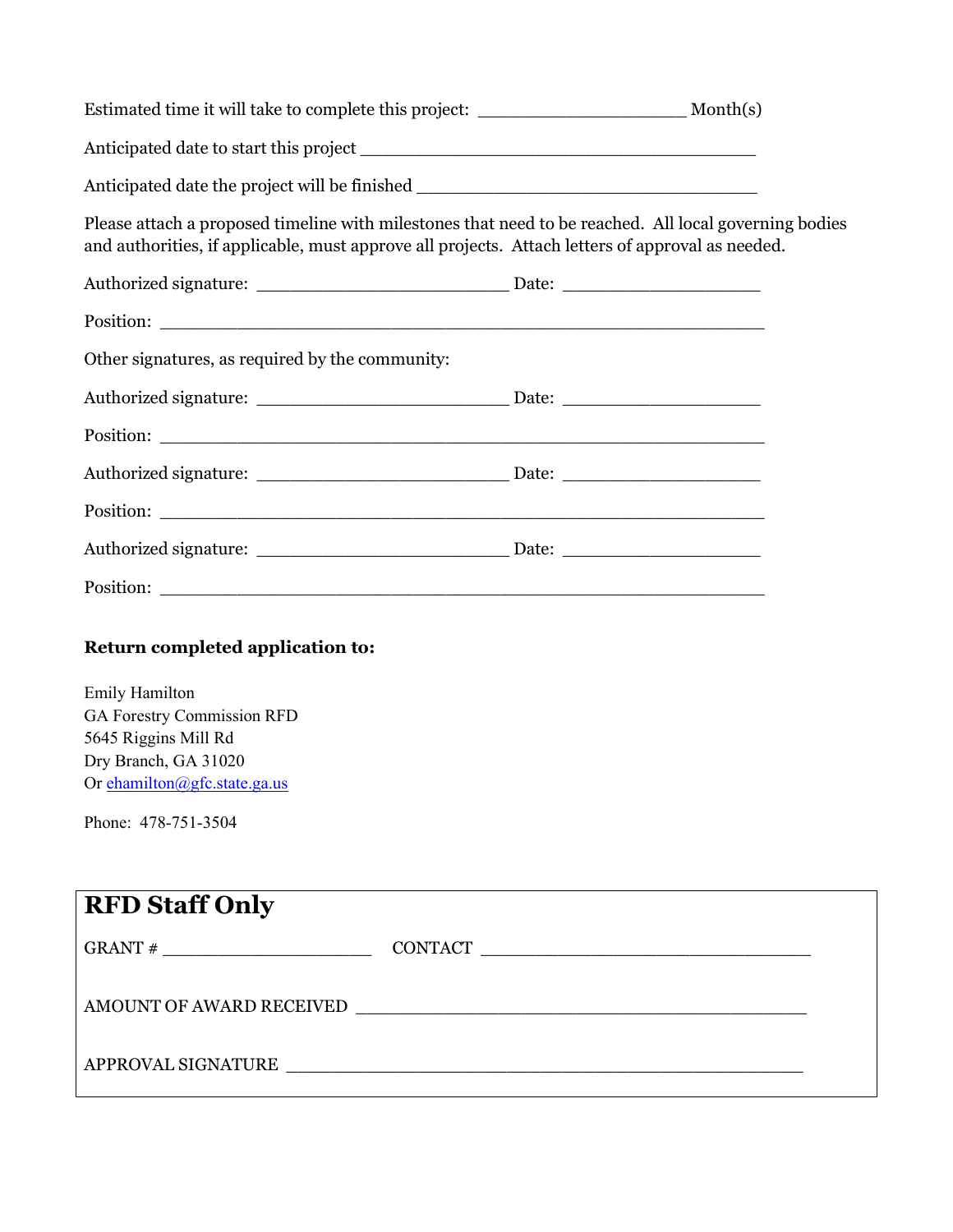## APPENDIX A

## AGREEMENT ADDENDUM

## FFATA (Federal Funding Accountability and Transparency Act)

The Federal Funding Accountability and Transparency Act (FFATA) was signed on September 26, 2006. The intent is to empower every American with the ability to hold the government accountable for each spending decision. The end result is to reduce wasteful spending in the government. The FFATA legislation requires information on federal awards (federal financial assistance and expenditures) be made available to the public via a single, searchable website. Federal awards include grants, sub grants, loans, awards, cooperative agreements and other forms of financial assistance as well as contracts, subcontracts, purchase orders, task orders, and delivery orders. The legislation does not require inclusion of individual transactions below \$25,000 or credit card transactions before October 1, 2008.

#### **Definitions**

A. "FFATA funds" means funds expended or obligated from appropriations The Federal Funding Accountability and Transparency Act.

B. "Contractor" is defined as any person, including, but not limited to, a bidder, offertory, loan recipient, grantee, or sub-grantee, who has furnished or seeks to furnish goods, supplies, services, or leased space, or who has performed or seeks to perform construction activity under contract, subcontract, grant, or sub-grant with the Georgia Forestry Commission, or with a person under contract, subcontract, grant, or sub-grant with the Georgia Forestry Commission. The term contractor may include a permit, licensee, or any agency, political subdivision, instrumentality, public authority, or other entity of the Georgia Forestry Commission.

#### FFATA Terms & Conditions

1. Revisions to Requirements. Contractor acknowledges that this Addendum may be revised pursuant to ongoing guidance from the relevant Federal agency or Georgia Forestry Commission regarding requirements for FFATA funds. Contractor agrees to abide by any such revisions upon receipt of written notification from the Georgia Forestry Commission of the revisions, which will automatically become a material part of this Addendum, without the necessity of either party executing any further instrument.

2. Reporting Requirements – To meet the reporting requirements of FFATA and ensure transparency and accountability in the use of funds provided through FFATA. Activities carried out and results achieved with FFATA funds will be tracked carefully, reported clearly and quantifiably.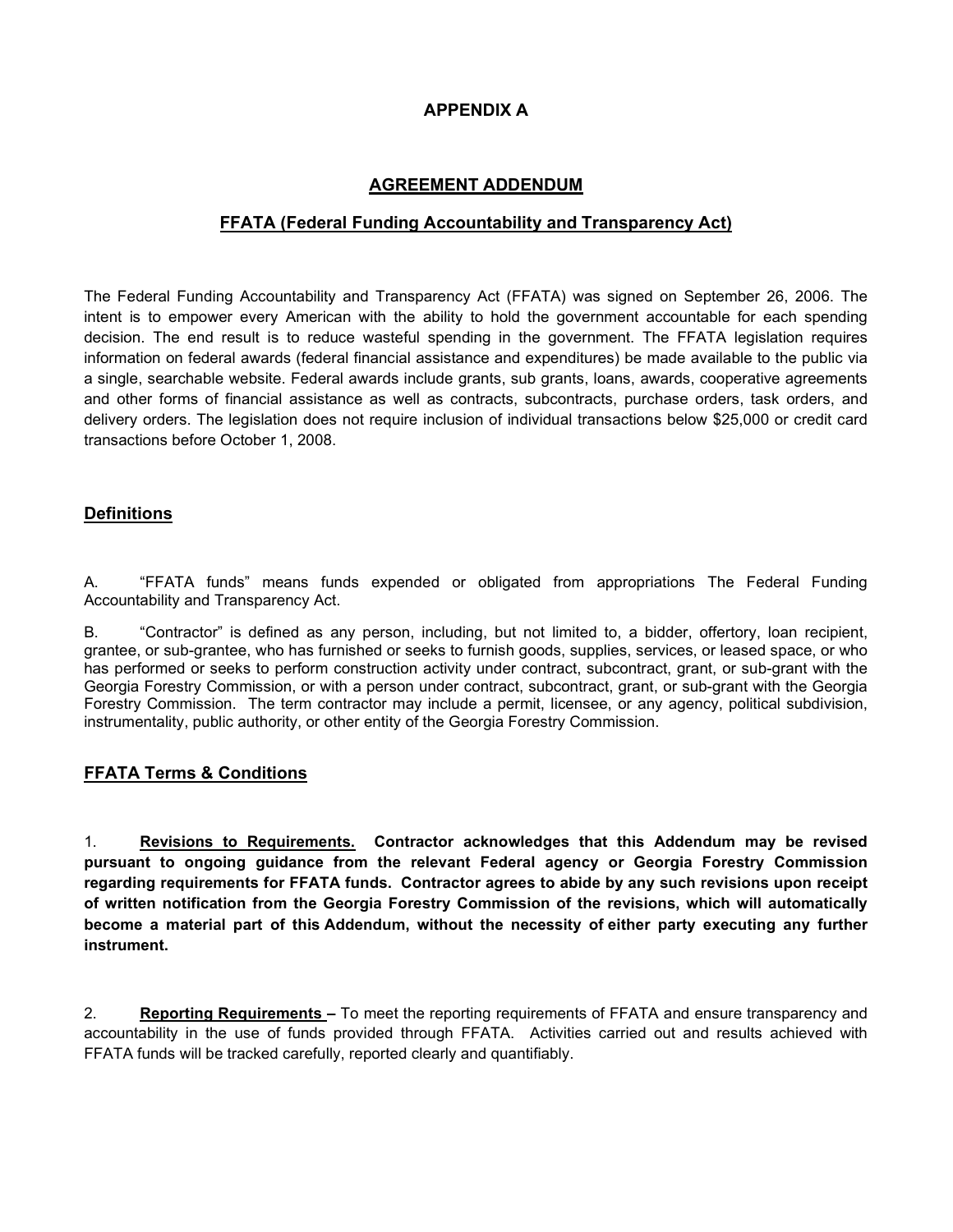Detailed information on any subcontracts or sub-grants awarded by the Contractor must include the data elements required to comply with the Federal Funding Accountability and Transparency Act of 2006 (Public Law 109–282), allowing aggregate reporting on awards below \$25,000 or to individuals, as prescribed by the Director of the Office of Management and Budget;

Contractor may be required to submit backup documentation for expenditures of FFATA funds including such items as timecards and invoices. Contractor shall provide copies of backup documentation at the request of the Georgia Forestry Commission upon.

#### 3. Registrations and Identification Information

(a) Contractor must maintain current registrations in the Center Contractor Registration (www.ccr.gov) at all times during which they have active federal awards funded with FFATA funds. A Dun and Bradstreet Data Universal Numbering System (DUNS) Number (www.dnb.com) is one of the requirements for registration in the Central Contractor Registration.

(b) If applicable, the Contractor agrees to separately identify to each sub-contractor and document at the time of award of contract or approval of application and at the time of disbursement of funds, the Federal award number, CFDA number, and amount of FFATA funds.

4. Flow Down Requirement. Contractor must include these FFATA Terms and Conditions in any subcontract, sub-grants, loans and cooperative agreements.

5. Prohibition on Use of Funds. FFATA Section 1604 states no FFATA funds may be used for any casino or other gambling establishment, aquarium, zoo, golf course, or swimming pool, or any other items prohibited by FFATA.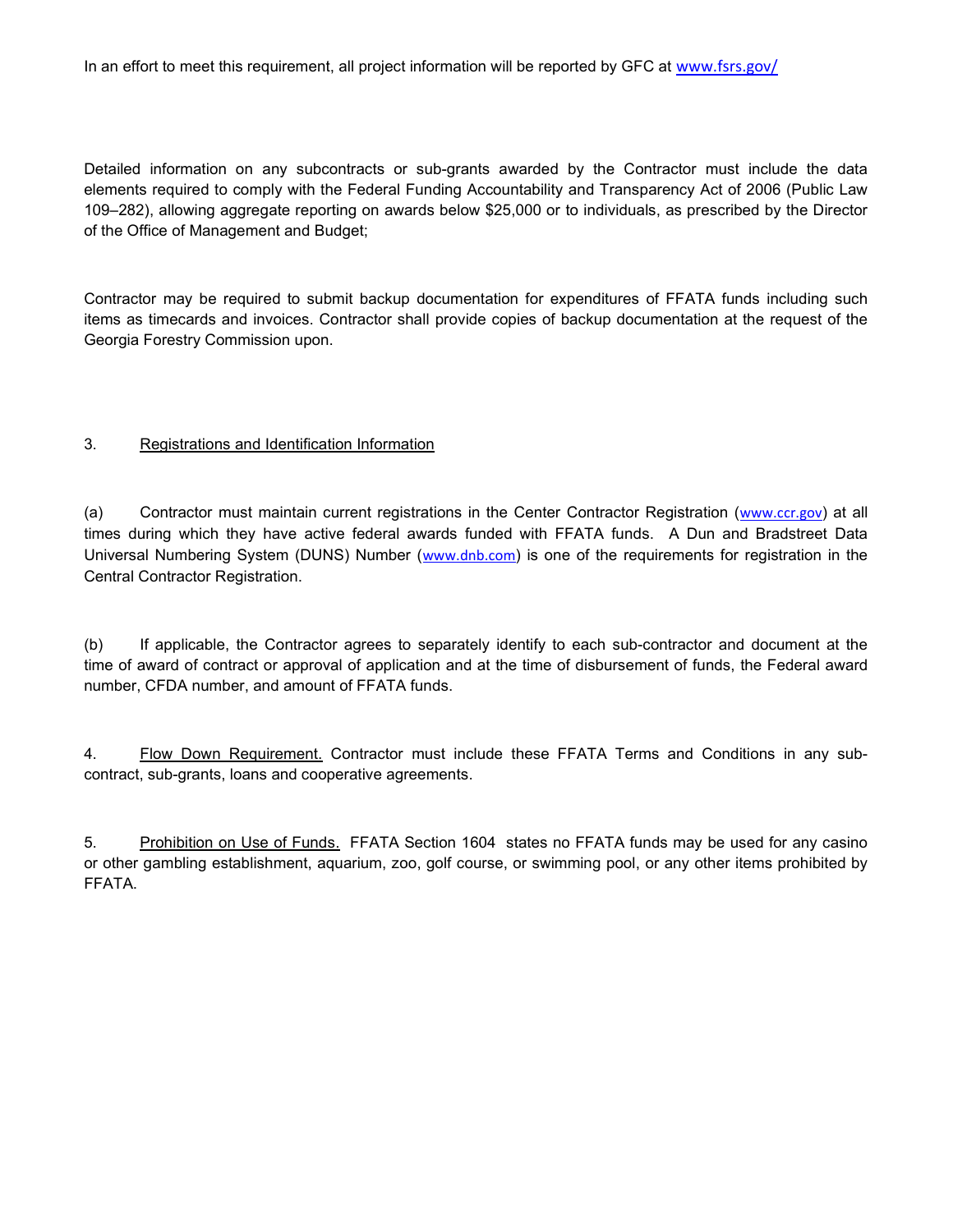6. Wage Rate Requirements. FFATA requires that all laborers employed by contractors and subcontractors on projects funded directly by or assisted in whole or in part by and through the Federal Government pursuant to FFATA shall be paid wages at rates not less than those prevailing on projects of a character similar in the locality as determined by the U.S. Secretary of Labor in accordance with subchapter IV of chapter 31 of title 40, United States Code (Davis-Bacon Act). Will comply with the Copeland Act (40 U.S.C. Section 276C and 18 U.S.C. Section 874) and the Contract Work Hours and Safety Standards Act (40 U.S.C. Section 327-333), regarding labor standards for federally assisted construction sub-agreements.

## 7. Whistleblower Provision.

(a) An employee of any non-Federal employer receiving covered funds may not be discharged, demoted, or otherwise discriminated against as a reprisal for disclosing, including a disclosure made in the ordinary course of an employee's duties, to an inspector general, the Comptroller General, a member of Congress, a State or Federal regulatory or law enforcement agency, a person with supervisory authority over the employee (or such other person working for the employer who has the authority to investigate, discover, or terminate misconduct), a court or grand jury, the head of a Federal agency, or their representatives, information that the employee reasonably believes is evidence of:

(1) gross mismanagement of an agency contract, agreement or grant relating to covered funds;

(2) a gross waste of covered funds;

(3) a substantial and specific danger to public health or safety related to the implementation or use of covered funds;

(4) an abuse of authority related to the implementation or use of covered funds; or

(5) a violation of law, rule, or regulation related to an agency contract or agreement (including the competition for or negotiation of a contract) or grant, awarded or issued relating to covered funds.

(b) A person who believes that the person has been subjected to a reprisal prohibited by subsection (a) may submit a complaint regarding the reprisal to the appropriate U.S. Office of the Inspector General.

9. False Claims Act. Contractors and subcontractors shall promptly refer to the U.S. Office of Inspector General any credible evidence that a principal, employee, agent, contractor, sub-grantee, subcontractor or other person has submitted a false claim under the False Claims Act or has committed a criminal or civil violation of laws pertaining to fraud, conflict of interest, bribery, gratuity or similar misconduct involving those funds.

10. Environmental and Preservation Requirements. The Contractor shall comply with all applicable Federal, State, and local environmental and historic preservation (EHP) requirements and shall provide any information requested by the awarding Federal agency to ensure compliance with applicable laws including: National Environmental Policy Act, National Historic Preservation Act, Endangered Species Act, the Clean Air Act, the Federal Water Pollution and Control Act, and Executive Orders on Floodplains (11988), Wetlands (11990) and Environmental Justice (12898). Failure of the Contractor to meet Federal, State, and local EHP requirements and obtain applicable permits may jeopardize Federal funding. The Contractor shall not undertake any project having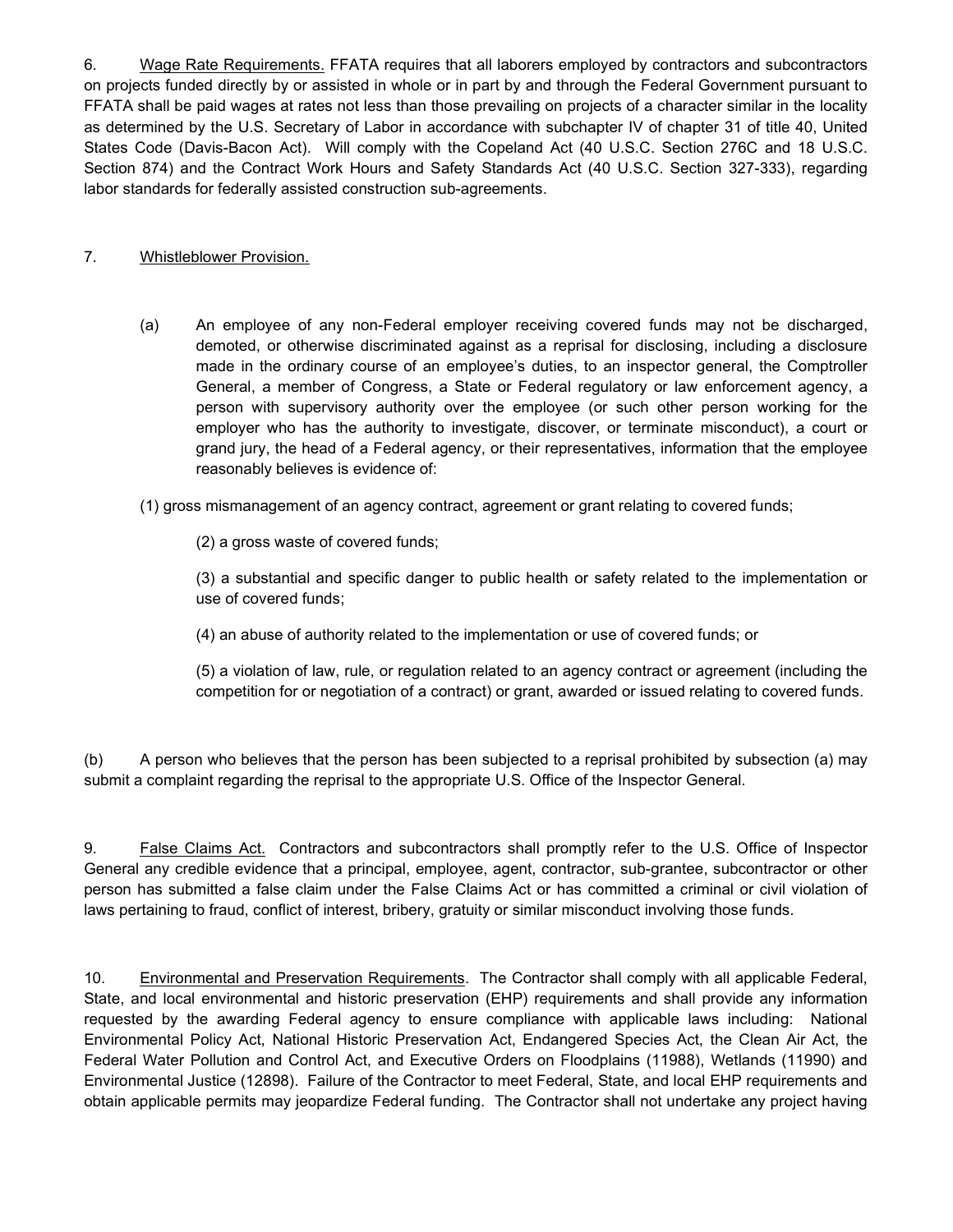the potential to impact EHP resources without the prior approval of the awarding Federal agency, including but not limited to communication towers, physical security enhancements, new construction, and modification to buildings that are 50 years old or greater. The Contractor must comply with all conditions placed on the project as a result of the EHP review. Any change to the approved project scope of work will require re-evaluation for compliance with these EHP requirements. If ground disturbing activities occur during project implementation, the Contractor must ensure monitoring of ground disturbance and if any potential archeological resources are discovered, the Contractor will immediately cease construction in that area and notify the Georgia Forestry Commission. Any construction activities that have been initiated prior to the full environmental and historic preservation review will result in a non-compliance finding.

11. No Contracts/Agreements with Debarred or Suspended Entities. The Contractor shall not enter into any contract or subcontract with any party that has been debarred or suspended from either:

(a) contracting with the Federal Government or the State of Georgia; or

(b) participating in any Federal or State of Georgia assistance programs.

## 12. Prohibition on Lobbying.

(a) The Contractor covenants and agrees that it will not expend any funds appropriated by Congress to pay any person for influencing or attempting to influence an officer or employee of any agency, or a Member of Congress, or an employee of an Member of Congress in connection with any of the following covered Federal actions: the awarding of any Federal contract; the making of any Federal grant; the making of any Federal loan; the entering into of any cooperative Agreement; and, the extension, continuation, renewal, amendment, or modification of any Federal contract, grant, loan, or cooperative Agreement.

(b) If any funds other than Federal appropriated funds have been paid or will be paid to any person for influencing or attempting to influence an officer or employee of any agency, a Member of Congress, an officer or employee of Congress, or an employee of a member of Congress in connection with this Federal contract, grant, loan or cooperative agreement, the contractor/grantee shall complete and submit Standard Form-LLL, "Disclosure Form to Report Lobbying", in accordance with it's instructions.

(c) Section 319 of Public Law 101-121 (31 U.S.C. Section 1352) and any applicable regulations are incorporated by reference and the Contractor agrees to comply with all the provisions thereof, including any amendments to the Interim Final Rule that may hereafter be issued.

13. Nondiscrimination Provisions. The Contractor covenants and agrees that no person shall be denied benefits of, or otherwise be subjected to discrimination in connection with the Contractor's performance under this Agreement. Accordingly, and to the extent applicable, the Contractor covenants and agrees to comply with the following on the basis of:

- (a) Race, color or national origin, in Title VI of the Civil Rights Act of 1964 (42 U.S.C. Section 2000d et seq.) as implemented by applicable regulations.
- (b) Race, color, religion, sex, or national origin, in Executive Order 11246 (3 CFR, 1964-1965 Comp. pg. 339), as implemented by applicable regulations.
- (c) Sex or blindness, in Title IX of the Education Amendments of 1972 (20 U.S.C. 1681, et seq.), as implemented by applicable regulations.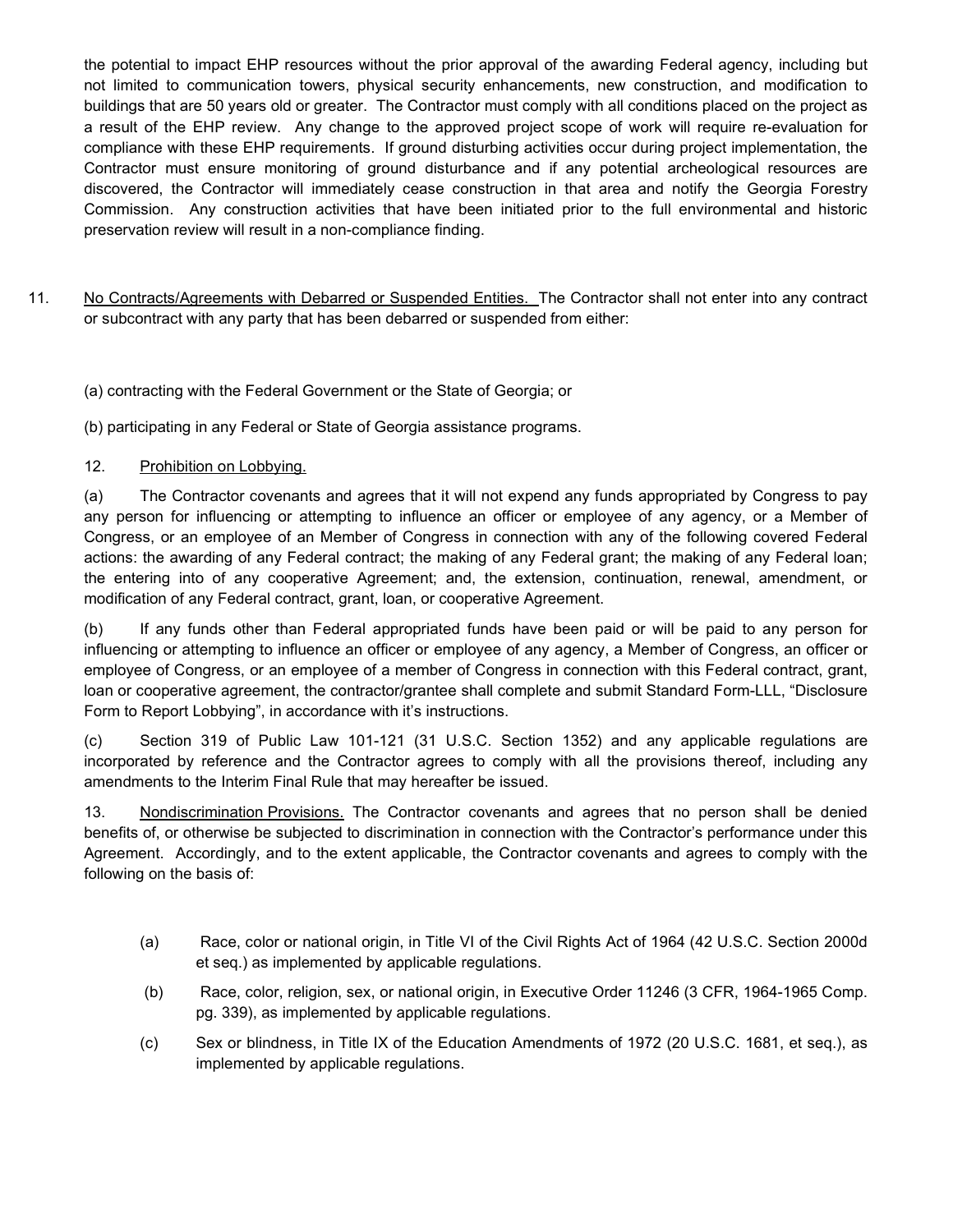- (d) Age, in The Age Discrimination Act of 1975 (42 U.S.C. Section 6101 et seq.), as implemented by applicable regulations.
- (e) Handicap, in Section 504 of the Rehabilitation Act of 1973 (29 U.S.C. 794), as implemented by applicable regulations.
- (f) Drug abuse, the Drug Abuse Office and Treatment Act of 1972 (P.L. 92-225) as amended.
	- (g) Alcohol abuse or alcoholism, the Comprehensive Alcohol Abuse and Alcoholism Prevention, Treatment and Rehabilitation Act of 1970 (P.L. 91-616) as amended.
	- (h) Confidentiality of alcohol and drug abuse patient records, Section 523 and 527 of the Public Health Service Act of 1912 (42 U.S.C., Section 290 dd-3 and 290 ee3).
	- (i) Any other nondiscrimination provisions in the specific statute(s) under which application for Federal assistance is being made; and

14. DBE Provisions. The Contractor shall comply with all applicable federal Disadvantaged Business Enterprises (DBE) requirements related to DBE programs. In the event this Contract/Agreement is a grant Contract not covered by federal DBE requirements, the Contractor shall use reasonable and good faith efforts to solicit and utilize DGS-certified Minority Business Enterprises (MBEs) and Women Business Enterprises (WBEs) for those contracting, subcontracting and purchase opportunities that exist and report utilization to DGS.

15. Access to Records. Contractor agrees that with respect to each FFATA Contract using, in whole or in part, FFATA funds, any representative of an appropriate U.S. Inspector General appointed under section 3 or 8G of the Inspector General Act of 1988 (5 U.S.C. App.) or of the U.S. Comptroller General is authorized to examine any records of the Contractor, any of its subcontractors, or any state or local agency administering such contract that pertain to, and involve transactions relating to the contract; and to interview any officer or employee of the contractor, subcontractor or agency regarding such transactions.

16. Access to Information. This section provides authority for the Inspector General or authorized representative during the term of this agreement/contract plus an additional three (3) years thereafter to examine any records or interview any employee or officers working on this agreement/contract. The contractor is advised representatives of the inspector general have the authority to examine any record and interview any employee or officer of the contractor, its subcontractors or other firms working on this agreement/contract. Section 1515(b) further provides nothing in this section shall be interpreted to limit or restrict in any way any existing authority of the inspector general. This agreement/contract and any records or expenditures related thereto may be subject to disclosure under Freedom of Information Act, 5 U.S.C. §552.

17. Right to Inspect. The Office of the State Inspector General shall have access to all records, information, data, reports, plans, projects, maters, contracts, memoranda, correspondence, and any other materials of Georgia Forestry Commission and shall be deemed to be an authorized representative and agent of Georgia Forestry Commission for purposes of determining whether fraud, waste, corruption and abuse have occurred. Contractor agrees to make available, at all reasonable times during the term of this agreement/contract plus an additional three (3) years thereafter, any and all records, information, data, reports, plans, projections, matters, contracts, memoranda, correspondence and other materials relating to this agreement/contract, for inspection by the Office of the State Inspector General.